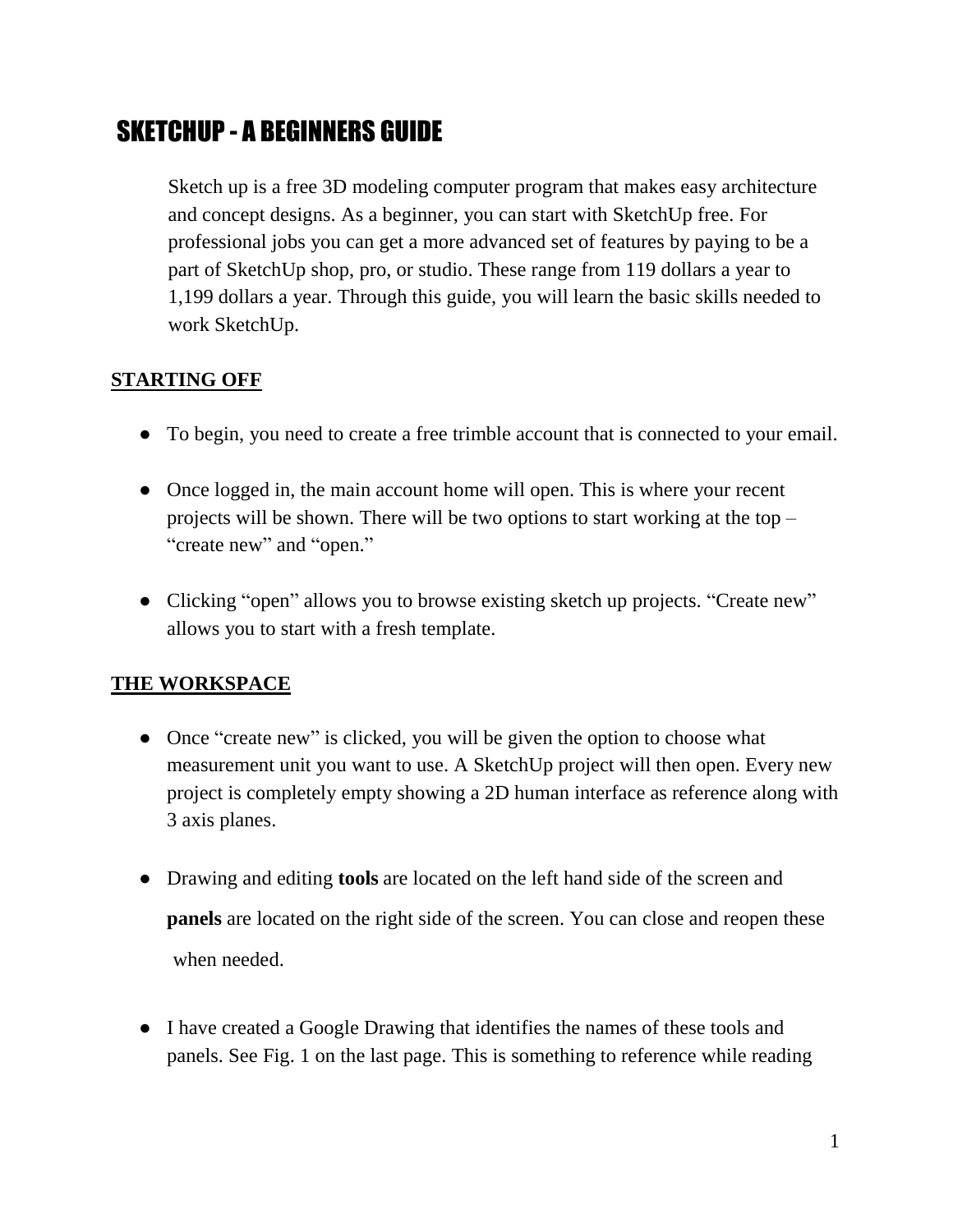about the application of some of the tools and panels, just to make the instructions clearer.

• To draw, use the tools (located on the left side.) Some related tools are grouped into a single button. Once a tool is enabled, you can use it by either moving your mouse or typing precise measurements in the box in the bottom right corner.

#### **DRAWING TOOLS**

- Line Tool Enable this tool to drop straight segments sharing the last node. You can continue drawing until you use the escape key or close the shape in. Closing the shape in fills up the shape automatically.
- Free Hand Tool Just as the name implies, you can draw free hand with this tool. Use your mouse to zoom in to make lines and curves more precisely
- Arc Tools Use any of these tools to drop different types of arcs. The arc made depends on the tool selected.
- Rectangle, Circle, and Polygon Tools You can create these shapes using these tools!
- 3D text tool Used to draw 2D and 3D text. You can choose font, size, filling, as well as extrusion length.
- To undo any drawing, use the escape key on your computer.
- To undo any action/modification use CTRL+Z.
- Opening the **Instructor Panel** allows you to access tips on how to use the selected tool.

#### **VISUAL AIDS**

● When drawing any segment, it becomes the same color as the axis parallel to it.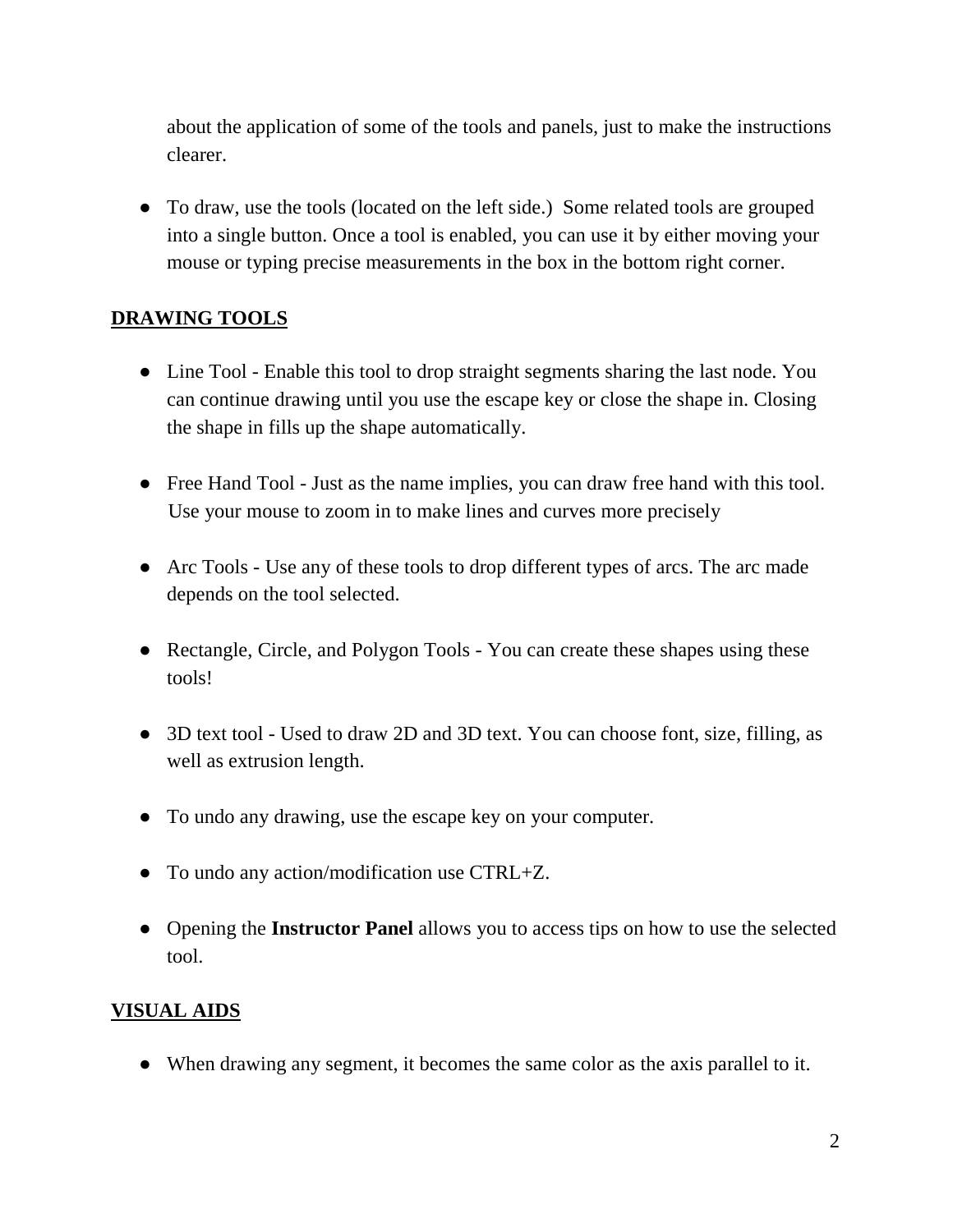• There are also snappings to the most important key points in an object. When hovering your mouse over shapes and such, these will pop up and act as helpful guides. Colored circles are for vertices and nodes. Squares are for points on sides. Rhombuses are for points on faces and filled areas. Dotted guidelines may also appear. You can manage all aids from the control panel (right hand side of screen). From here, you can also control effects such as shadows and fog.

## **DRAWING 3D OBJECTS**

- Use the push/pull and follow me tools to start making a 3D object.
- With the push/pull tool you can make a 3D object by clicking and dragging from its 2D base.
- The follow me tool is used to define 3D conductors.
- You can also use the line tool to make 3D objects by drawing each vertex and side until the 3D object you want to make is complete.
- If you want to, you can use the components panel to search for pre-made objects that you can import into your project.

## **VISUALIZATION TOOLS**

- There are visualization tools you can select on the left panel. You can use these to move around and rotate your screen.
- Located on the right hand side is the walk and look tool, where you can view your project from a human point of view. There is an option to view your work from standardized points of views as well. You can access this from the views panel.
- Length and measurement tools are used to precisely measure objects. From the model info panel, you can set the units to annotation style and precision.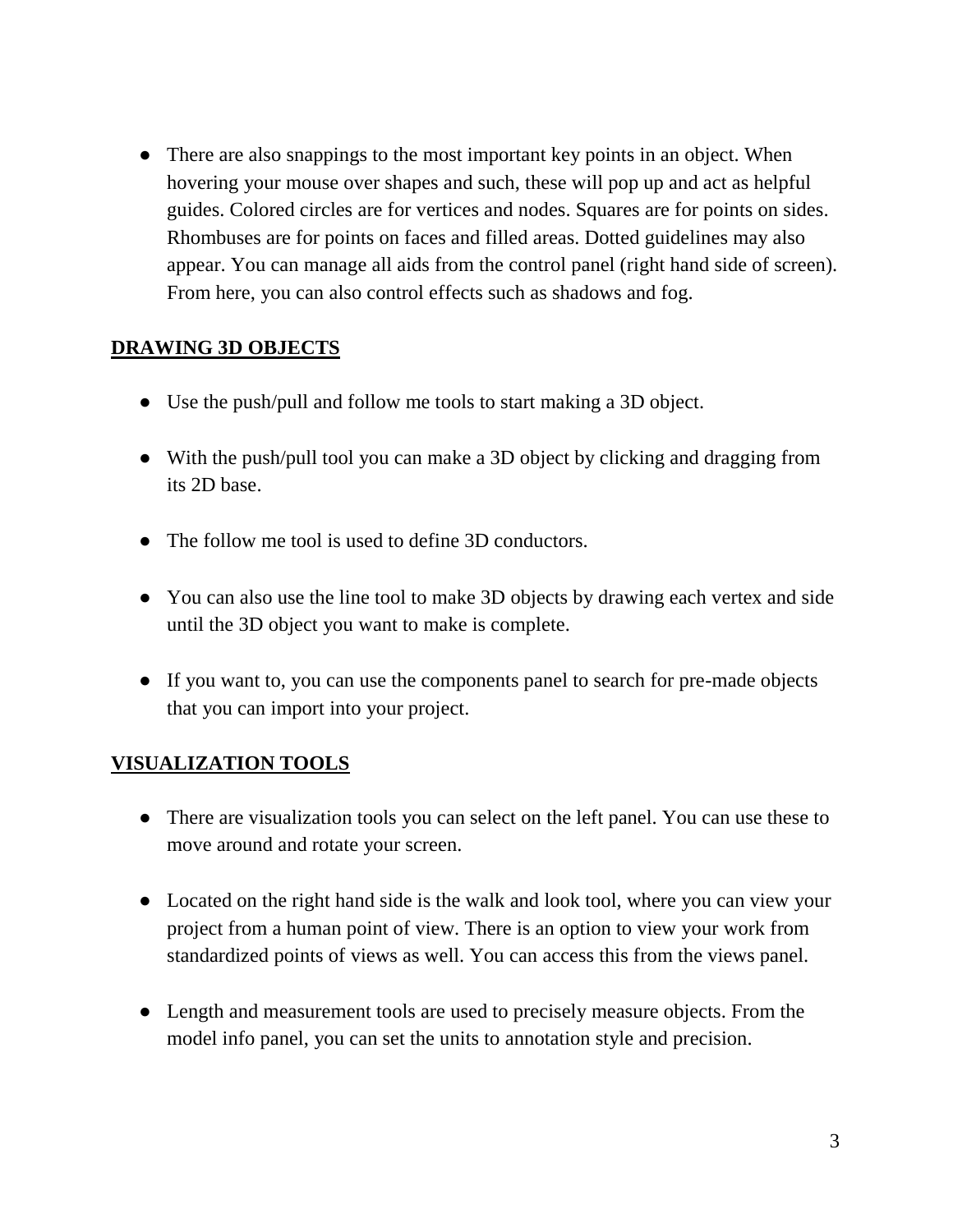● Use the Styles panel to preview your objects differently (different lighting/color).

#### **RESHAPING OBJECTS**

- Use the select tool to select the object you want edited, do this by clicking on the select tool then clicking on the object you want to edit.
- To modify a 3D object as a whole, you need to select all of its subcomponents. To do this, click and drag your mouse diagonally across the object (bottom right corner to top left corner). This should create a box around the selected object. From here, right click and select "make group." Now you can modify the whole object.
- Text models already come with sides and faces grouped, so you automatically edit the object as a whole.
- To only reshape a text's subcomponents, you have to right click, then select "explode." From here you can edit individual components.
- To deselect anything, just click anywhere on the work space.

#### **EDITING TOOLS**

- Move Tool- Select and move objects to wherever you like.
- Rotate Tool-Rotate an object by fixing a main anchor point and choosing an angle.
- Scale Tool Scale an object by clicking and dragging in different 2D and 3D directions.
- Offset Tool Use this tool to add a 2D contour.
- To cut, copy, or paste a selected object simply use CTRL  $+ X$ , C, and V. You can remove any object from the workspace by cutting it.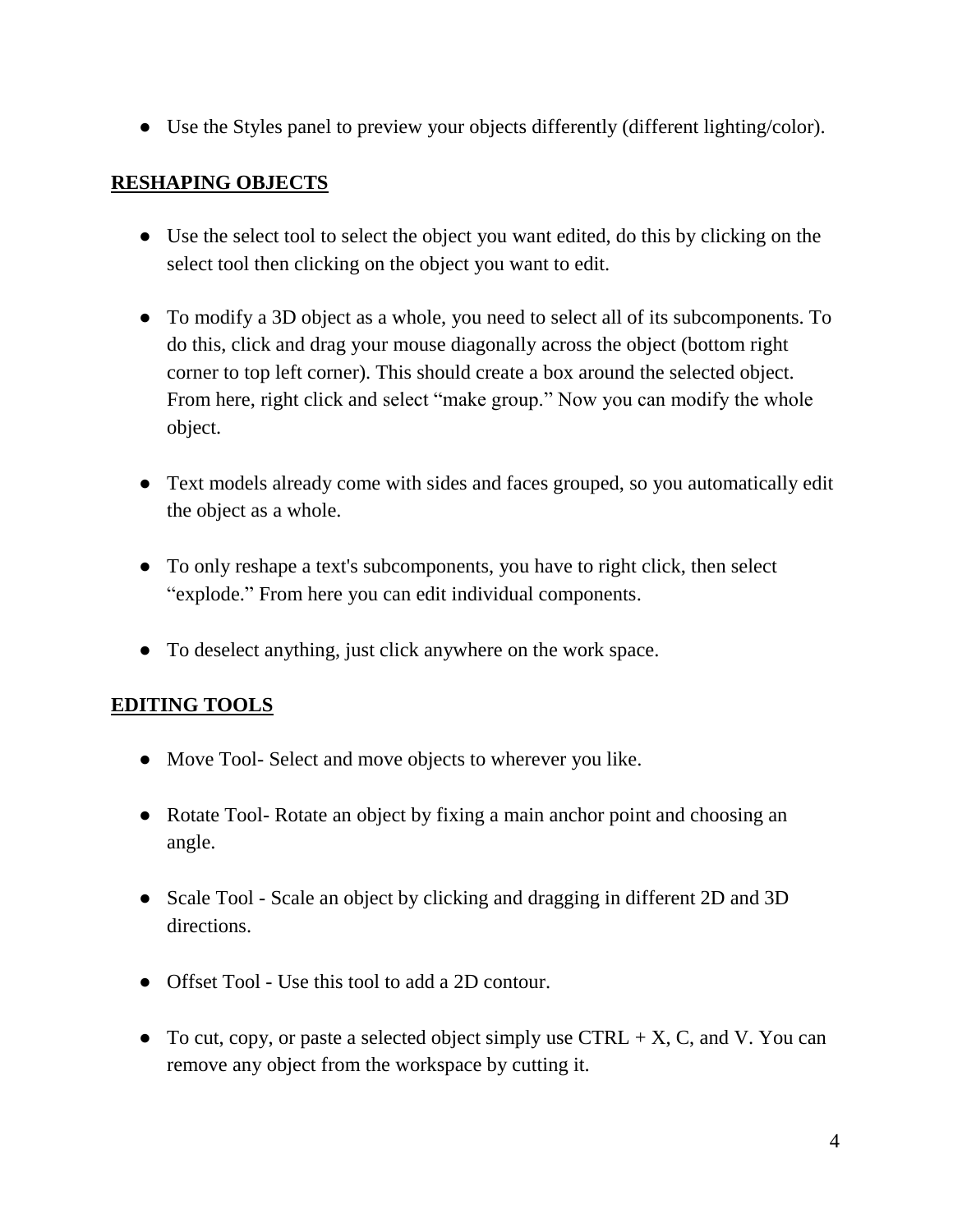• From the entity info panel, click on "material" to apply several materials to the selected object. You can give the object the look of metal, glass, color, patterns, and much more.

# **SAVING PROJECT**

- To save your project as a SKP file use the save button in the top left corner. The project will be stored within your project lists in your trimble account. To save as an STL file, select "export" and choose STL. This will create a new file.
- If you exit your project without saving your progress, what you had made could be lost!

## **MORE RESOURCES**

● If you want more of a visual on the instructions above, I suggest watching youtube videos about SketchUp. The video "SketchUp - Tutorial for Beginners in 10 minutes!" made by youtuber Bai really helped me while I was learning how to work the program. Videos from The youtube channel TheSketchUpEssentials also have many great beginner videos as well as more in depth videos explaining the ins and outs of SketchUp.